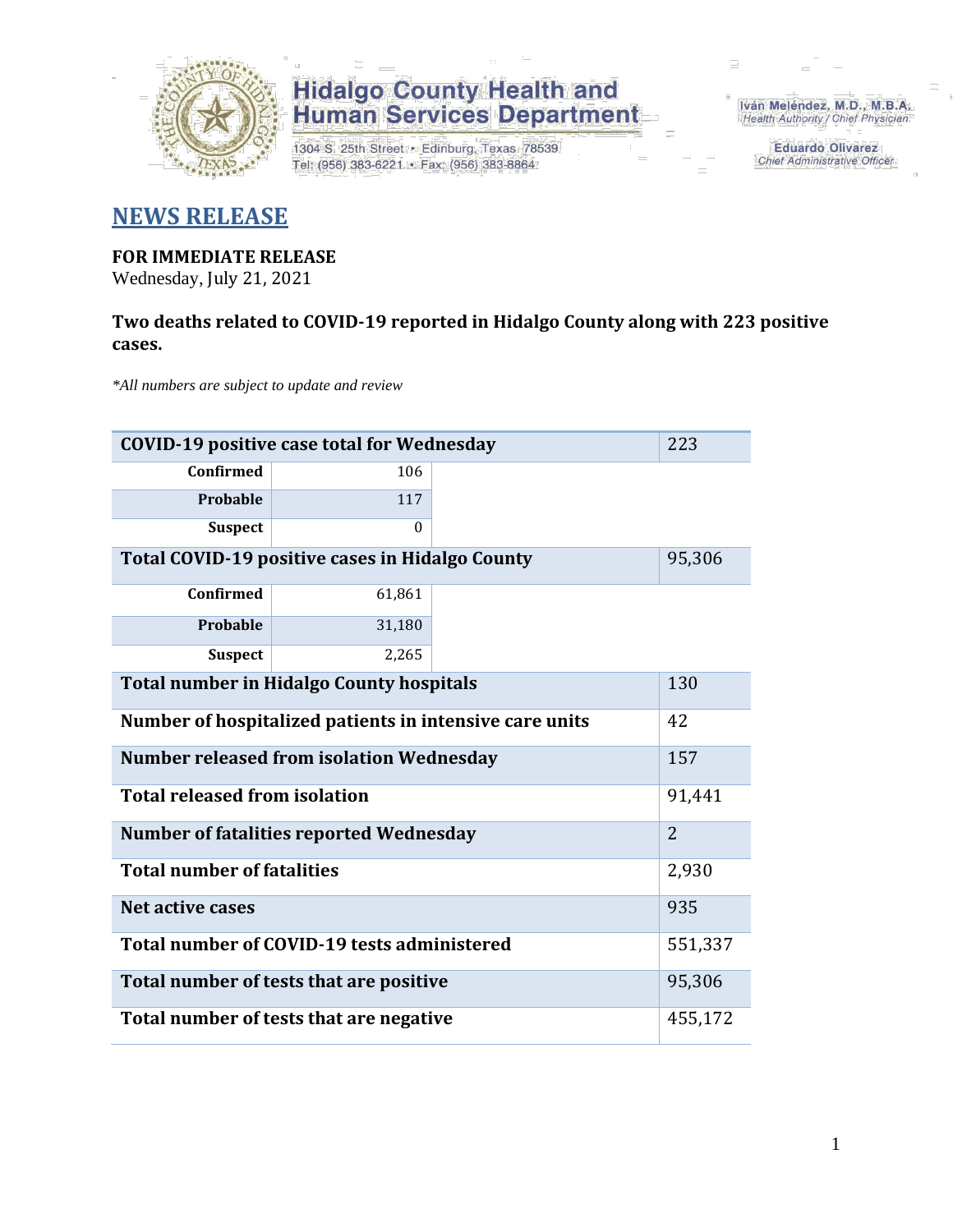

1304 S. 25th Street · Edinburg, Texas 78539 Tel: (956) 383-6221 · Fax: (956) 383-8864

Iván Meléndez, M.D., M.B.A. Health Authority / Chief Physician

> **Eduardo Olivarez Chief Administrative Officer**

*Hidalgo County uses the case status definition provided by the Texas Department of State Health Service's 2020 Epi Case Criteria Guide revised November 2020.*

- *1. Confirmed: A person who has tested positive through a molecular or PCR (oral or nasal swabs) test that looks for the presence of the virus's genetic material.*
- *2. Probable: A person who meets presumptive laboratory evidence through detection of COVID-19 by antigen test in a respiratory specimen.*
- *3. Suspect: A person who meets supported laboratory evidence through detection of specific antibodies in serum, plasma, whole body, and no prior history of being confirmed or probable case.*

*For more information of case status definition for COVID-19, please refer to:*

[https://www.dshs.state.tx.us/IDCU/investigation/epi-case-criteria-guide/2020-Epi-Case-Criteria-](https://www.dshs.state.tx.us/IDCU/investigation/epi-case-criteria-guide/2020-Epi-Case-Criteria-Guide.pdf)[Guide.pdf](https://www.dshs.state.tx.us/IDCU/investigation/epi-case-criteria-guide/2020-Epi-Case-Criteria-Guide.pdf)

#### The deaths include:

|              |      | Age Gender | City                    |
|--------------|------|------------|-------------------------|
|              |      |            | 60s   Female   Edinburg |
| $\mathbf{2}$ | -70+ | Male       | Weslaco                 |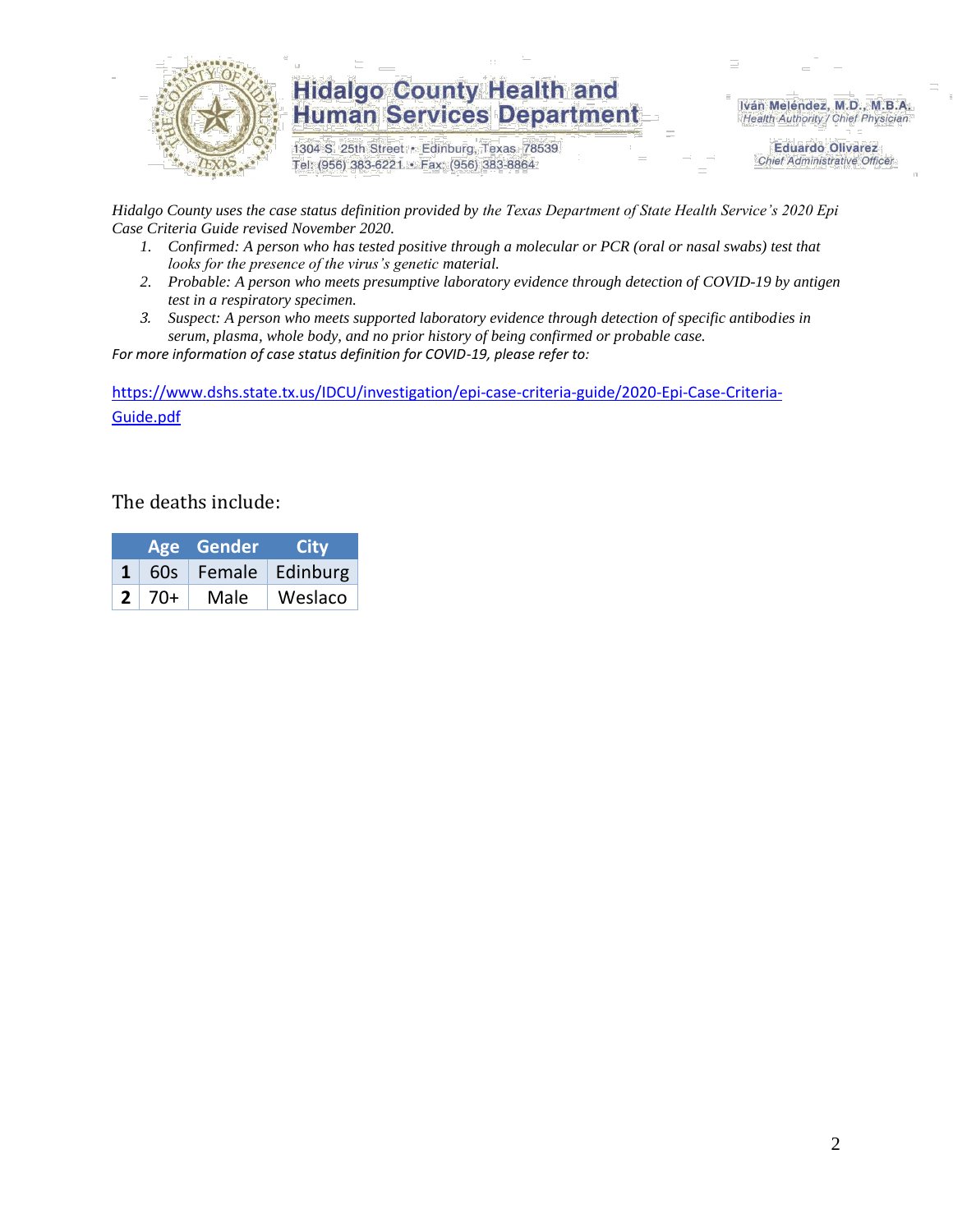

1304 S. 25th Street · Edinburg, Texas 78539 Tel: (956) 383-6221 · Fax: (956) 383-8864

Iván Meléndez, M.D., M.B.A.<br>Health Authority / Chief Physician

**Eduardo Olivarez** Chief Administrative Officer

#### Wednesday, July 21, 2021 positive cases include:

|                         | <b>Age Range</b> | Gender      | <b>City</b> |     | <b>Age Range</b> | <b>Gender</b> | <b>City</b> |
|-------------------------|------------------|-------------|-------------|-----|------------------|---------------|-------------|
| 1                       | $0 - 19$         | F           | Alamo       | 113 | $70+$            | M             | McAllen     |
| 2                       | 20s              | F           | Alamo       | 114 | $70+$            | F             | McAllen     |
| 3                       | 20s              | F           | Alamo       | 115 | $0 - 19$         | M             | Mercedes    |
| 4                       | 20s              | M           | Alamo       | 116 | $0 - 19$         | M             | Mercedes    |
| 5                       | 20s              | $\mathsf F$ | Alamo       | 117 | $0 - 19$         | M             | Mercedes    |
| 6                       | 30 <sub>s</sub>  | F           | Alamo       | 118 | 20s              | M             | Mercedes    |
| $\overline{\mathbf{z}}$ | 30 <sub>s</sub>  | M           | Alamo       | 119 | 20s              | M             | Mercedes    |
| 8                       | 40s              | F           | Alamo       | 120 | 30 <sub>s</sub>  | F             | Mercedes    |
| 9                       | $70+$            | M           | Alamo       | 121 | 30 <sub>s</sub>  | M             | Mercedes    |
| 10                      | $0 - 19$         | F           | Alton       | 122 | $0 - 19$         | M             | Mission     |
| 11                      | $0 - 19$         | ${\sf M}$   | Alton       | 123 | $0 - 19$         | ${\sf M}$     | Mission     |
| 12                      | 20s              | M           | Alton       | 124 | $0 - 19$         | M             | Mission     |
| 13                      | 30 <sub>s</sub>  | M           | Alton       | 125 | $0 - 19$         | M             | Mission     |
| 14                      | 40s              | M           | Alton       | 126 | $0 - 19$         | F             | Mission     |
| 15                      | 40s              | F           | Alton       | 127 | $0 - 19$         | F             | Mission     |
| 16                      | $0 - 19$         | F           | Donna       | 128 | $0 - 19$         | F             | Mission     |
| 17                      | $0 - 19$         | M           | Donna       | 129 | $0 - 19$         | M             | Mission     |
| 18                      | $0 - 19$         | M           | Donna       | 130 | $0 - 19$         | M             | Mission     |
| 19                      | $0 - 19$         | M           | Donna       | 131 | $0 - 19$         | F             | Mission     |
| 20                      | 20s              | M           | Donna       | 132 | $0 - 19$         | M             | Mission     |
| 21                      | 20s              | $\mathsf F$ | Donna       | 133 | $0 - 19$         | F             | Mission     |
| 22                      | 40s              | M           | Donna       | 134 | $0 - 19$         | F             | Mission     |
| 23                      | $70+$            | F           | Donna       | 135 | $0 - 19$         | M             | Mission     |
| 24                      | $0 - 19$         | F           | Edinburg    | 136 | $0 - 19$         | M             | Mission     |
| 25                      | $0 - 19$         | F           | Edinburg    | 137 | 20s              | ${\sf M}$     | Mission     |
| 26                      | $0 - 19$         | M           | Edinburg    | 138 | 20s              | F             | Mission     |
| 27                      | $0 - 19$         | F           | Edinburg    | 139 | 20s              | M             | Mission     |
| 28                      | $0 - 19$         | F           | Edinburg    | 140 | 20s              | М             | Mission     |
| 29                      | $0 - 19$         | M           | Edinburg    | 141 | 20s              | M             | Mission     |
| 30                      | 20s              | F           | Edinburg    | 142 | 20s              | M             | Mission     |
| 31                      | 20s              | F           | Edinburg    | 143 | 20s              | M             | Mission     |
| 32                      | 20s              | M           | Edinburg    | 144 | 20s              | M             | Mission     |
| 33                      | 20s              | M           | Edinburg    | 145 | 20s              | F             | Mission     |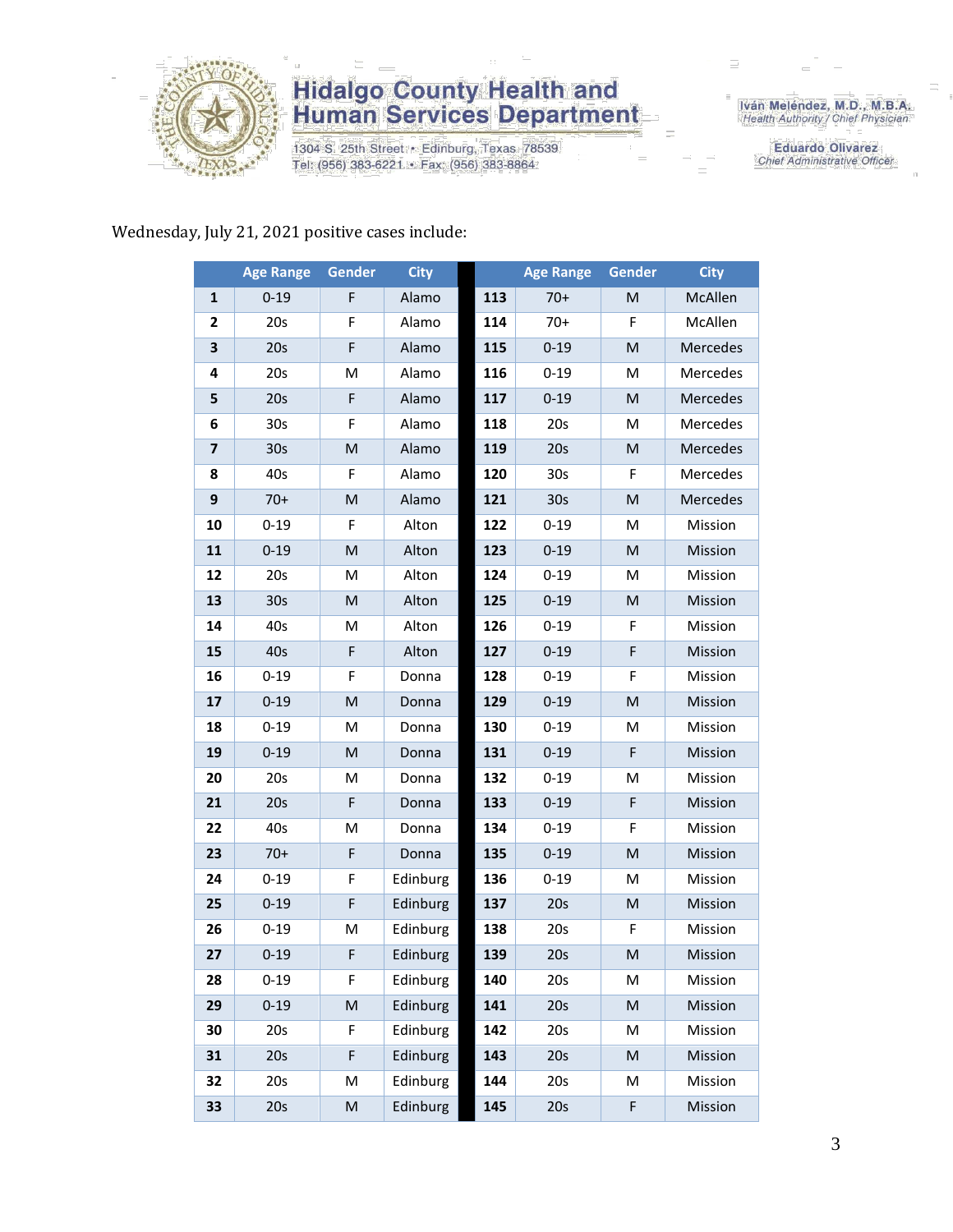

1304 S. 25th Street · Edinburg, Texas 78539 Tel: (956) 383-6221 · Fax: (956) 383-8864

Iván Meléndez, M.D., M.B.A.<br>Health Authority / Chief Physician

Eduardo Olivarez Chief Administrative Officer

| 34 | 20s             | F.          | Edinburg | 146 | 20s             | M | Mission |
|----|-----------------|-------------|----------|-----|-----------------|---|---------|
| 35 | 20s             | F           | Edinburg | 147 | 20s             | M | Mission |
| 36 | 20s             | M           | Edinburg | 148 | 20s             | M | Mission |
| 37 | 20s             | $\mathsf F$ | Edinburg | 149 | 20s             | F | Mission |
| 38 | 20s             | M           | Edinburg | 150 | 20s             | M | Mission |
| 39 | 20s             | M           | Edinburg | 151 | 20s             | F | Mission |
| 40 | 20s             | M           | Edinburg | 152 | 20s             | M | Mission |
| 41 | 20s             | F           | Edinburg | 153 | 20s             | M | Mission |
| 42 | 20s             | F           | Edinburg | 154 | 30 <sub>s</sub> | M | Mission |
| 43 | 20s             | F           | Edinburg | 155 | 30 <sub>s</sub> | F | Mission |
| 44 | 20s             | F           | Edinburg | 156 | 30 <sub>s</sub> | F | Mission |
| 45 | 20s             | F           | Edinburg | 157 | 30 <sub>s</sub> | F | Mission |
| 46 | 20s             | F           | Edinburg | 158 | 30s             | F | Mission |
| 47 | 20s             | F           | Edinburg | 159 | 30 <sub>s</sub> | M | Mission |
| 48 | 30 <sub>s</sub> | M           | Edinburg | 160 | 40s             | F | Mission |
| 49 | 30 <sub>s</sub> | ${\sf M}$   | Edinburg | 161 | 40s             | F | Mission |
| 50 | 30 <sub>s</sub> | M           | Edinburg | 162 | 40s             | F | Mission |
| 51 | 30 <sub>s</sub> | ${\sf M}$   | Edinburg | 163 | 40s             | F | Mission |
| 52 | 30 <sub>s</sub> | F           | Edinburg | 164 | 40s             | M | Mission |
| 53 | 30 <sub>s</sub> | M           | Edinburg | 165 | 50s             | M | Mission |
| 54 | 30 <sub>s</sub> | F           | Edinburg | 166 | 50s             | M | Mission |
| 55 | 40s             | ${\sf M}$   | Edinburg | 167 | 60s             | F | Mission |
| 56 | 40s             | M           | Edinburg | 168 | $70+$           | F | Mission |
| 57 | 40s             | F           | Edinburg | 169 | $0 - 19$        | F | Pharr   |
| 58 | 40s             | F           | Edinburg | 170 | $0 - 19$        | Μ | Pharr   |
| 59 | 50s             | $\mathsf F$ | Edinburg | 171 | $0 - 19$        | F | Pharr   |
| 60 | 50s             | F           | Edinburg | 172 | $0 - 19$        | F | Pharr   |
| 61 | 50s             | ${\sf M}$   | Edinburg | 173 | 20s             | M | Pharr   |
| 62 | 50s             | M           | Edinburg | 174 | 20s             | F | Pharr   |
| 63 | 50s             | ${\sf M}$   | Edinburg | 175 | 20s             | F | Pharr   |
| 64 | 50s             | M           | Edinburg | 176 | 20s             | F | Pharr   |
| 65 | 60s             | F           | Edinburg | 177 | 20s             | M | Pharr   |
| 66 | 60s             | F           | Edinburg | 178 | 20s             | F | Pharr   |
| 67 | 60s             | F           | Edinburg | 179 | 30 <sub>s</sub> | F | Pharr   |
| 68 | $70+$           | F           | Edinburg | 180 | 30 <sub>s</sub> | Μ | Pharr   |
| 69 | 20s             | F           | Hidalgo  | 181 | 30 <sub>s</sub> | F | Pharr   |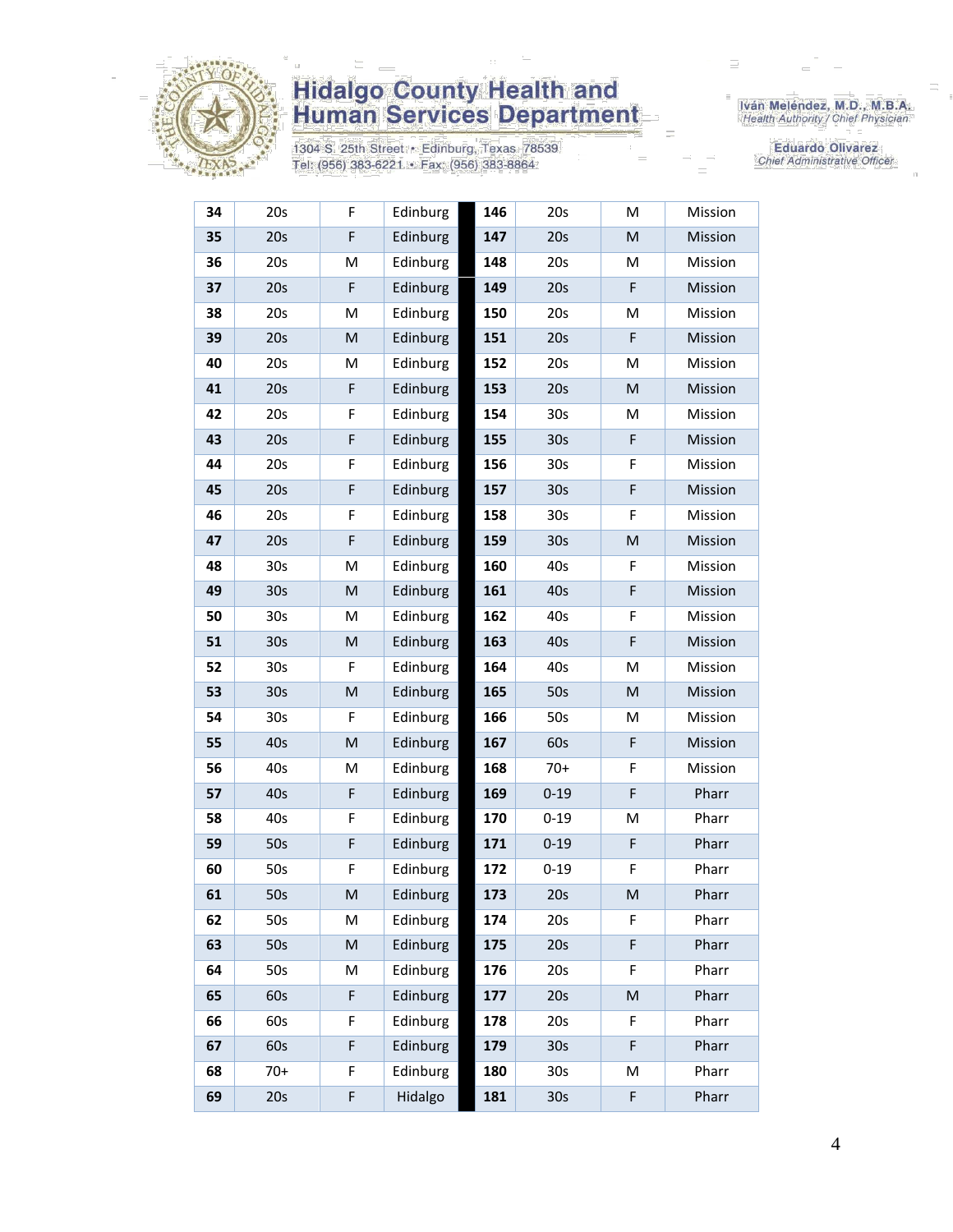

1304 S. 25th Street · Edinburg, Texas 78539 Tel: (956) 383-6221 · Fax: (956) 383-8864

Iván Meléndez, M.D., M.B.A.<br>Health Authority / Chief Physician

**Eduardo Olivarez** Chief Administrative Officer

| 70  | 30s             | М           | Hidalgo | 182 | 30s             | М | Pharr       |
|-----|-----------------|-------------|---------|-----|-----------------|---|-------------|
| 71  | $0 - 19$        | M           | McAllen | 183 | 40s             | M | Pharr       |
| 72  | $0 - 19$        | F           | McAllen | 184 | 40s             | M | Pharr       |
| 73  | $0 - 19$        | M           | McAllen | 185 | 50s             | M | Pharr       |
| 74  | $0 - 19$        | м           | McAllen | 186 | 50s             | M | Pharr       |
| 75  | $0 - 19$        | $\mathsf F$ | McAllen | 187 | 50s             | M | Pharr       |
| 76  | $0 - 19$        | M           | McAllen | 188 | 60s             | F | Pharr       |
| 77  | $0 - 19$        | F           | McAllen | 189 | $0 - 19$        | M | San Juan    |
| 78  | $0 - 19$        | M           | McAllen | 190 | $0 - 19$        | M | San Juan    |
| 79  | $0 - 19$        | $\mathsf F$ | McAllen | 191 | $0 - 19$        | F | San Juan    |
| 80  | 20s             | M           | McAllen | 192 | $0 - 19$        | F | San Juan    |
| 81  | 20s             | M           | McAllen | 193 | 20s             | M | San Juan    |
| 82  | 20s             | F           | McAllen | 194 | 20s             | M | San Juan    |
| 83  | 20s             | U           | McAllen | 195 | 20s             | M | San Juan    |
| 84  | 20s             | M           | McAllen | 196 | 20s             | F | San Juan    |
| 85  | 20s             | M           | McAllen | 197 | 60s             | M | San Juan    |
| 86  | 20s             | M           | McAllen | 198 | $0 - 19$        | F | Undisclosed |
| 87  | 20s             | M           | McAllen | 199 | $0 - 19$        | F | Undisclosed |
| 88  | 20s             | М           | McAllen | 200 | $0 - 19$        | F | Undisclosed |
| 89  | 20s             | M           | McAllen | 201 | $0 - 19$        | F | Undisclosed |
| 90  | 20s             | M           | McAllen | 202 | $0 - 19$        | M | Undisclosed |
| 91  | 20s             | M           | McAllen | 203 | 20s             | F | Undisclosed |
| 92  | 20s             | М           | McAllen | 204 | 20s             | F | Undisclosed |
| 93  | 20s             | M           | McAllen | 205 | 20s             | M | Undisclosed |
| 94  | 20s             | F           | McAllen | 206 | 20s             | M | Undisclosed |
| 95  | 30 <sub>s</sub> | M           | McAllen | 207 | 20s             | F | Undisclosed |
| 96  | 30 <sub>s</sub> | F           | McAllen | 208 | 30 <sub>s</sub> | F | Undisclosed |
| 97  | 30 <sub>s</sub> | M           | McAllen | 209 | 40s             | F | Undisclosed |
| 98  | 30 <sub>s</sub> | F.          | McAllen | 210 | $0 - 19$        | M | Weslaco     |
| 99  | 30 <sub>s</sub> | M           | McAllen | 211 | $0 - 19$        | F | Weslaco     |
| 100 | 30s             | M           | McAllen | 212 | $0 - 19$        | F | Weslaco     |
| 101 | 30 <sub>s</sub> | F           | McAllen | 213 | $0 - 19$        | F | Weslaco     |
| 102 | 30s             | M           | McAllen | 214 | 20s             | F | Weslaco     |
| 103 | 30 <sub>s</sub> | $\mathsf F$ | McAllen | 215 | 20s             | M | Weslaco     |
| 104 | 30s             | F           | McAllen | 216 | 20s             | F | Weslaco     |
| 105 | 30 <sub>s</sub> | F           | McAllen | 217 | 30 <sub>s</sub> | M | Weslaco     |